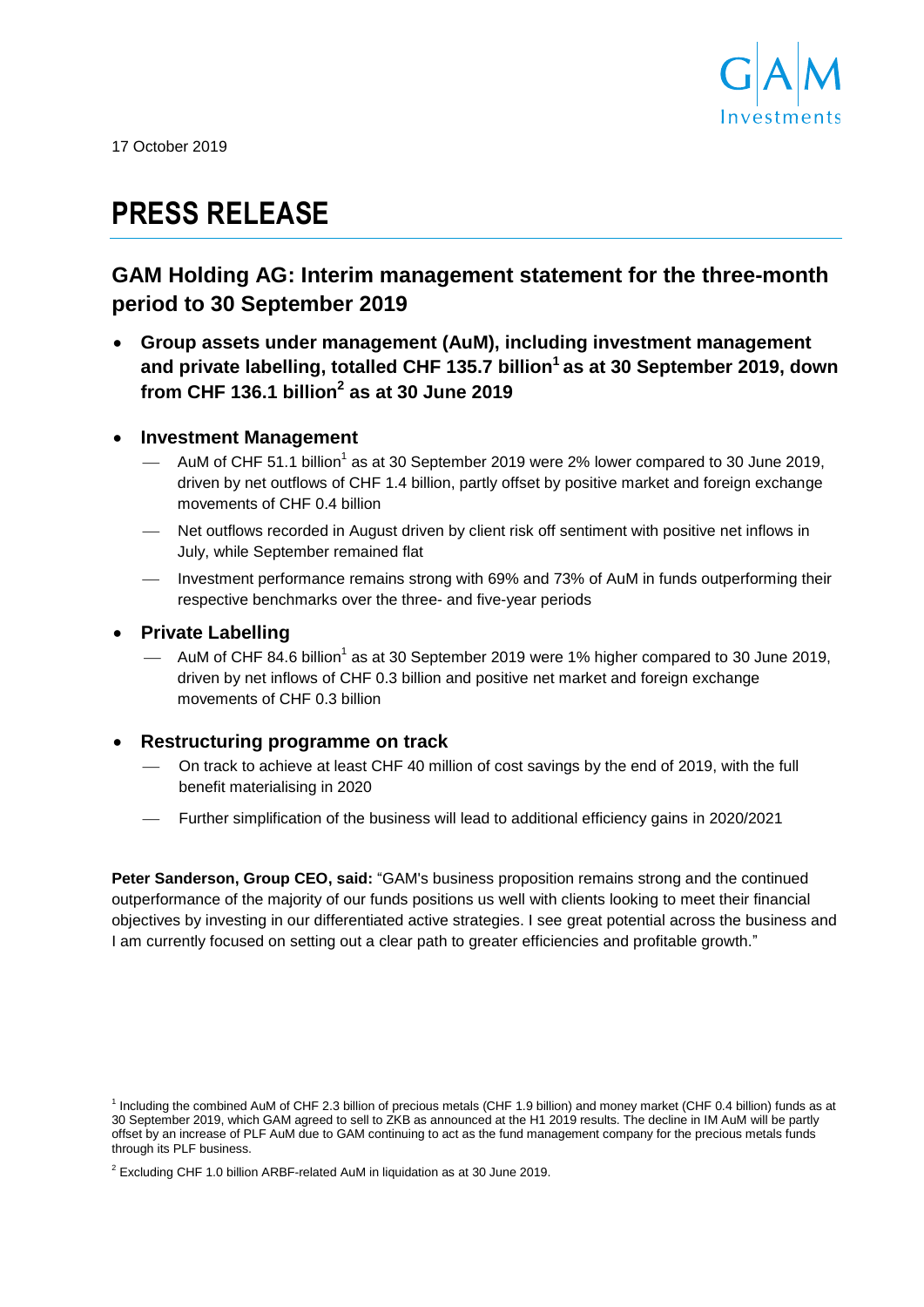#### **Investment management**

I[n](#page-0-0)vestment management AuM of CHF 51.1 billion<sup>1</sup> was down from CHF 5[2](#page-0-1).1 billion<sup>2</sup> as at 30 June 2019. This was driven by net outflows of CHF 1.4 billion, only partially offset by positive market and foreign exchange movements of CHF 0.4 billion. Over the three- and five-year periods to 30 September 2019, 69% and 73% of investment management assets in funds outperformed their respective benchmarks compared to 77% and 75% as at 30 June 2019. This decrease was primarily driven by the weaker performance of certain equity strategies. According to Morningstar data, 54% and 84% of GAM's applicable investment management assets in funds outperformed their respective peer groups over a three- and five-year period to 30 September 2019. This compares to 84% and 87% as at 30 June 2019.

| <b>Capability</b> | <b>Opening AuM</b><br>30 Jun 2019 | <b>Net flows</b> | <b>Market/FX</b><br>movements | <b>Closing AuM</b><br>30 Sep 2019 |
|-------------------|-----------------------------------|------------------|-------------------------------|-----------------------------------|
| Fixed income      | 27.1                              | (1.1)            | 0.1                           | 26.1                              |
| Multi asset       | 7.8                               | (0.3)            | 0.2                           | 7.7                               |
| Equity            | 7.1                               | (0.2)            | $\qquad \qquad \blacksquare$  | 6.9                               |
| Systematic        | 4.5                               | 0.3              | 0.1                           | 4.9                               |
| Alternatives      | 4.2                               | 0.1              | $\qquad \qquad \blacksquare$  | 4.3                               |
| Absolute return   | 1.4                               | (0.2)            | -                             | 1.2                               |
| <b>Total</b>      | $52.1^2$                          | (1.4)            | 0.4                           | 51.1 <sup>1</sup>                 |

| Assets under management movements (CHF bn) |  |  |
|--------------------------------------------|--|--|
|                                            |  |  |

#### **Net flows by capability**

In specialist fixed income, we recorded net outflows of CHF 1.1 billion. The outflows were primarily driven by the GAM Local Emerging Bond and GAM Star Credit Opportunities funds. We also saw client redemptions from institutional mandates.

In multi asset, net outflows totalled CHF 0.3 billion, driven by redemptions from institutional and private clients.

In equity, we saw net outflows of CHF 0.2 billion, mainly driven by some client redemptions from the GAM Star Continental European Equity and the GAM Star China Equity funds as well as from some institutional mandates, while GAM's Japan Equity strategies recorded net inflows.

Net inflows in systematic totalled CHF 0.3 billion, mainly driven by inflows into the GAM Systematic Alternative Risk Premia strategies being partly offset by outflows from the CCP Quantitative and CCP Core Macro funds.

Alternatives saw net inflows of CHF 0.1 billion, mainly driven by inflows into the GAM Select and GAM Physical Gold funds which were partly offset by outflows from the GAM Commodity fund.

Absolute return saw net outflows of CHF 0.2 billion, primarily driven by redemptions from the GAM Star (Lux) European Alpha and the GAM Star Global Rates funds.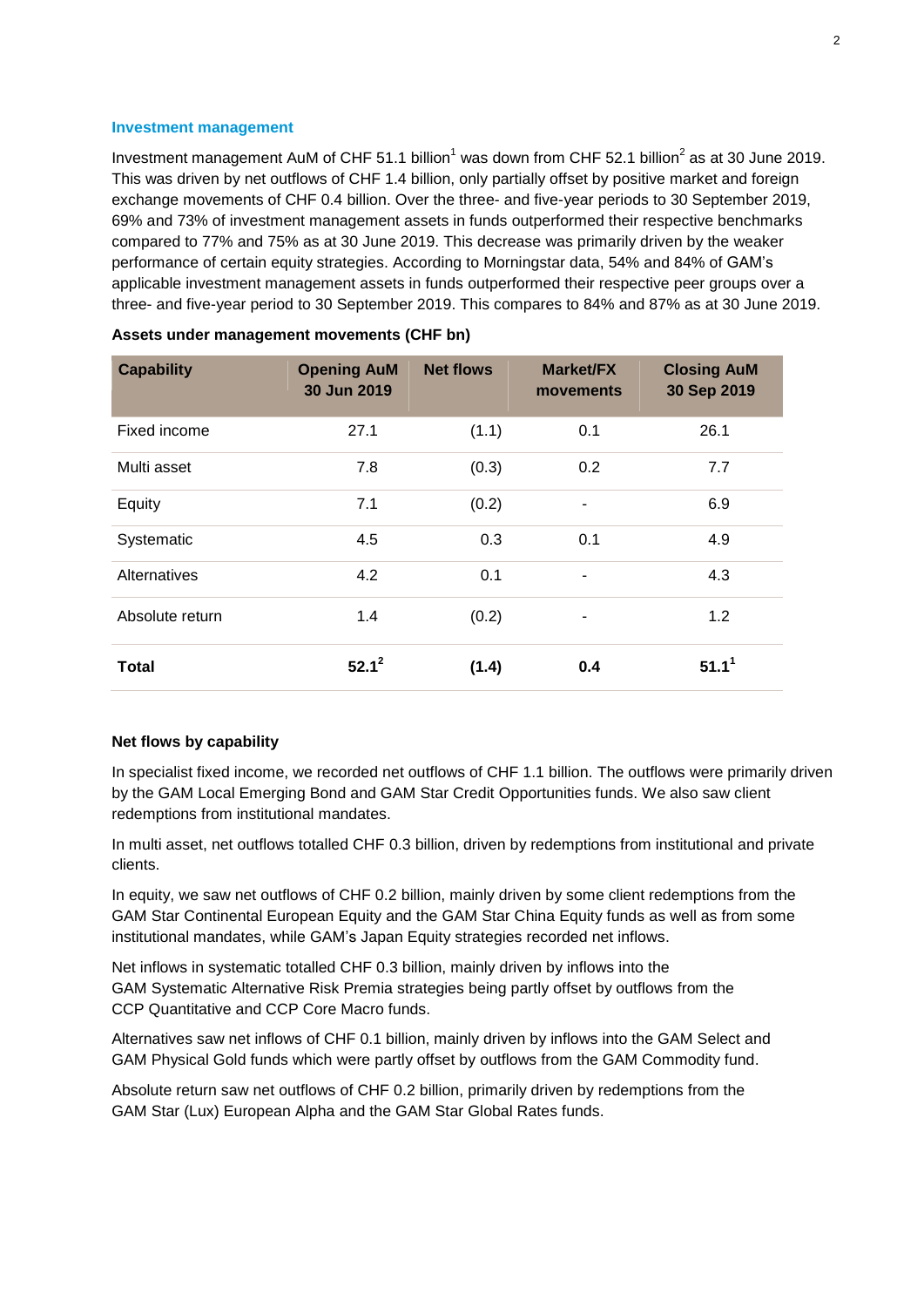# **Private labelling**

Private labelling AuM increased to CHF 84.6 billion<sup>1</sup>[,](#page-0-0) up from CHF 84.0 billion as at 30 June 2019. This was driven by net inflows of CHF 0.3 billion primarily from existing clients as well as positive net market and foreign exchange movements of CHF 0.3 billion.

# **Assets under management movements (CHF bn)**

| <b>Fund domicile</b> | <b>Opening AuM</b><br>30 Jun 2019 | <b>Net flows</b> | <b>Market/FX</b><br>movements | <b>Closing AuM</b><br>30 Sep 2019 |
|----------------------|-----------------------------------|------------------|-------------------------------|-----------------------------------|
| Switzerland          | 36.4                              | (0.3)            | 0.5                           | 36.6                              |
| Rest of Europe       | 47.6                              | 0.6              | (0.2)                         | 48.0                              |
| <b>Total</b>         | 84.0                              | 0.3              | 0.3                           | $84.6^1$                          |

### **Outlook**

With expected weaker global economic growth, trade and political uncertainty, we expect continued market volatility which might lead to clients changing their asset allocations. However, with our distinctive products, offering non-traditional sources of return, we believe we are well positioned to satisfy client needs in a challenging market environment. We continue to focus on simplifying our business and delivering our restructuring programme, with increased focus on a path for further efficiency gains in 2020 and beyond. We reiterate our 2019 guidance of underlying pre-tax profit to be materially lower than in 2018, driven by the significantly lower AuM and related revenue base.